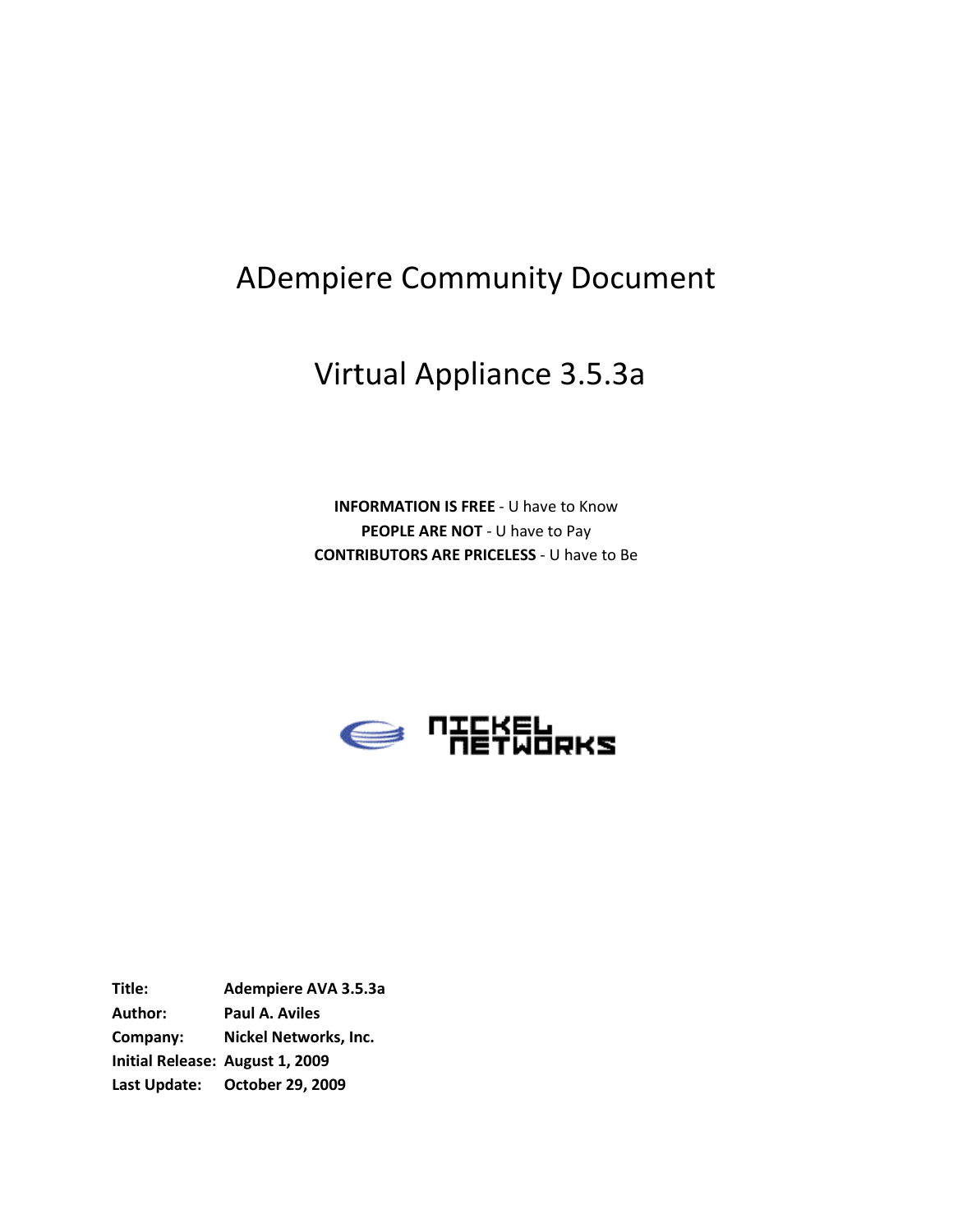## **Table of Contents**

Nickel Networks, Inc. http://www.nickelnetworks.com

This document is available online at http://www.nickelnetworks.com/AVAtrunk/AVA.pdf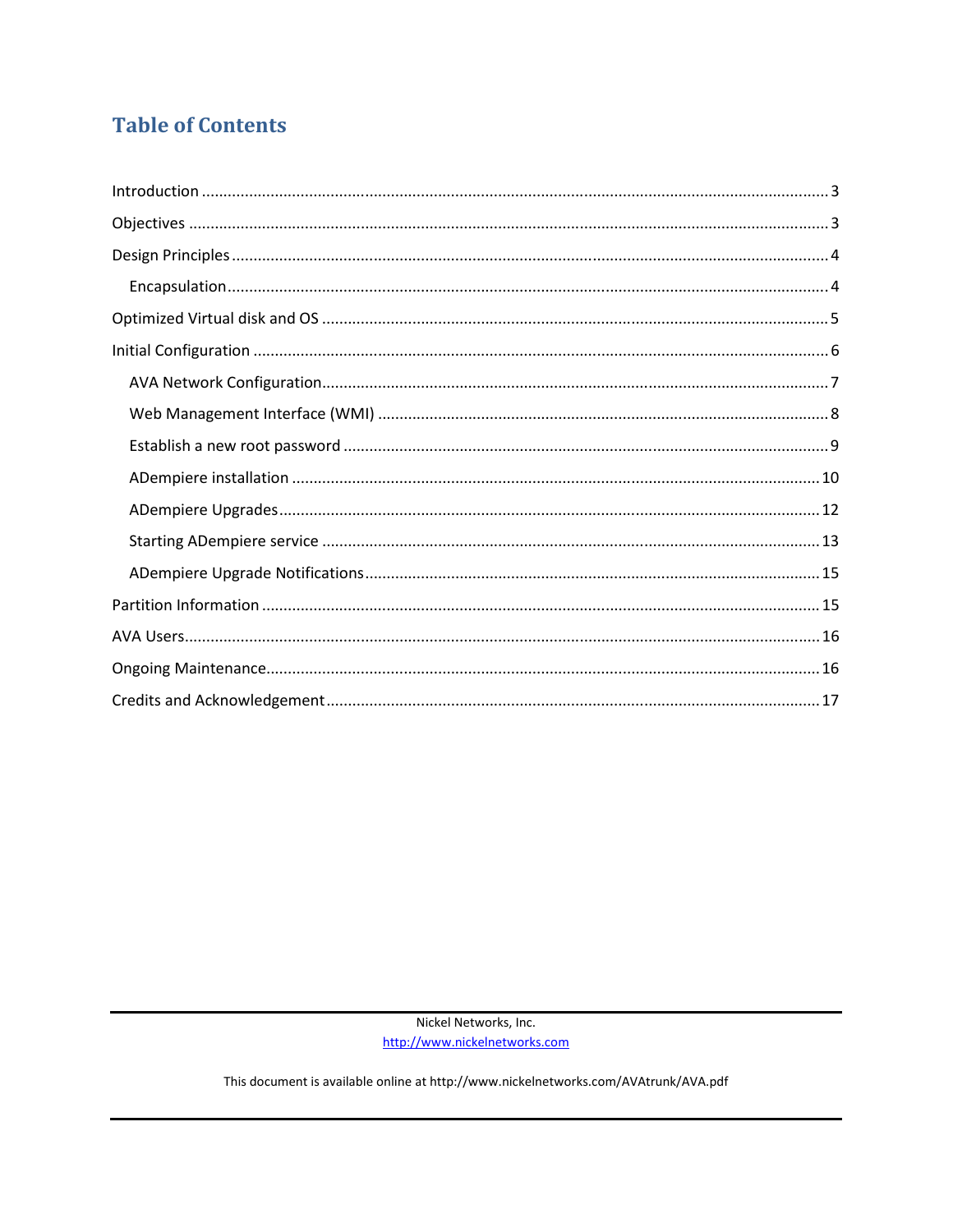## Introduction

A virtual appliance is a pre-installed, pre-configured operating system and software solution delivered and packaged inside a virtual machine.

The ADempiere Virtual Appliance (AVA) is a turnkey solution that allows you to run Adempiere as a virtual server without the complexities of Java, Linux or Postgresql in a self contained appliance that is compatible with ESX/ESXi 3.5 and 4.0, vCenter

Historically, 60\$-70% of support calls relate to the initial installation and configuration of software applications.

2.5 and 4.0, Server 1.0.6 and 2.0, Workstation 6.5.1, Player 2.0.4 and 2.5 and using the OVF (Open Virtualization Format) with other virtualization environments like VirtualBox.

As a pre-installed and pre-configured solution you can now immediately deploy ADempiere and focus your effort on the functional implementation instead of worrying about configuration or technical issues associated with the installation and ongoing support of the underlying operation system and environment.

This document describes the content of the AVA. It also covers high level details of the building process, the design principles, and the ongoing use and maintenance of the appliance.

## **Objectives**

Our first mission for the creation of the AVA was to make it easy to use and adopt for everyone:

- Easy to use and deploy
- Deliver a ready to use solution
- Portability
- Small footprint
- Sales demo events

The ADempiere Virtual Appliance represents an evolutionary step in the way we deliver and deploy ADempiere to customers by enabling instant deployment capabilities.

- Package the software with an operating system configured only to provide the functionality required by ADempiere
- Decrease the time required for installation and configuration
- Allow any hardware to be used
- Leverage VMware Infrastructure solutions. (As a VMware Partner, we strongly use and support their products and solutions.) The Virtual Appliance is however compatible with other virtualization vendors thanks to the Open Virtualization Format (OVF)
- Web Management Interface (WMI)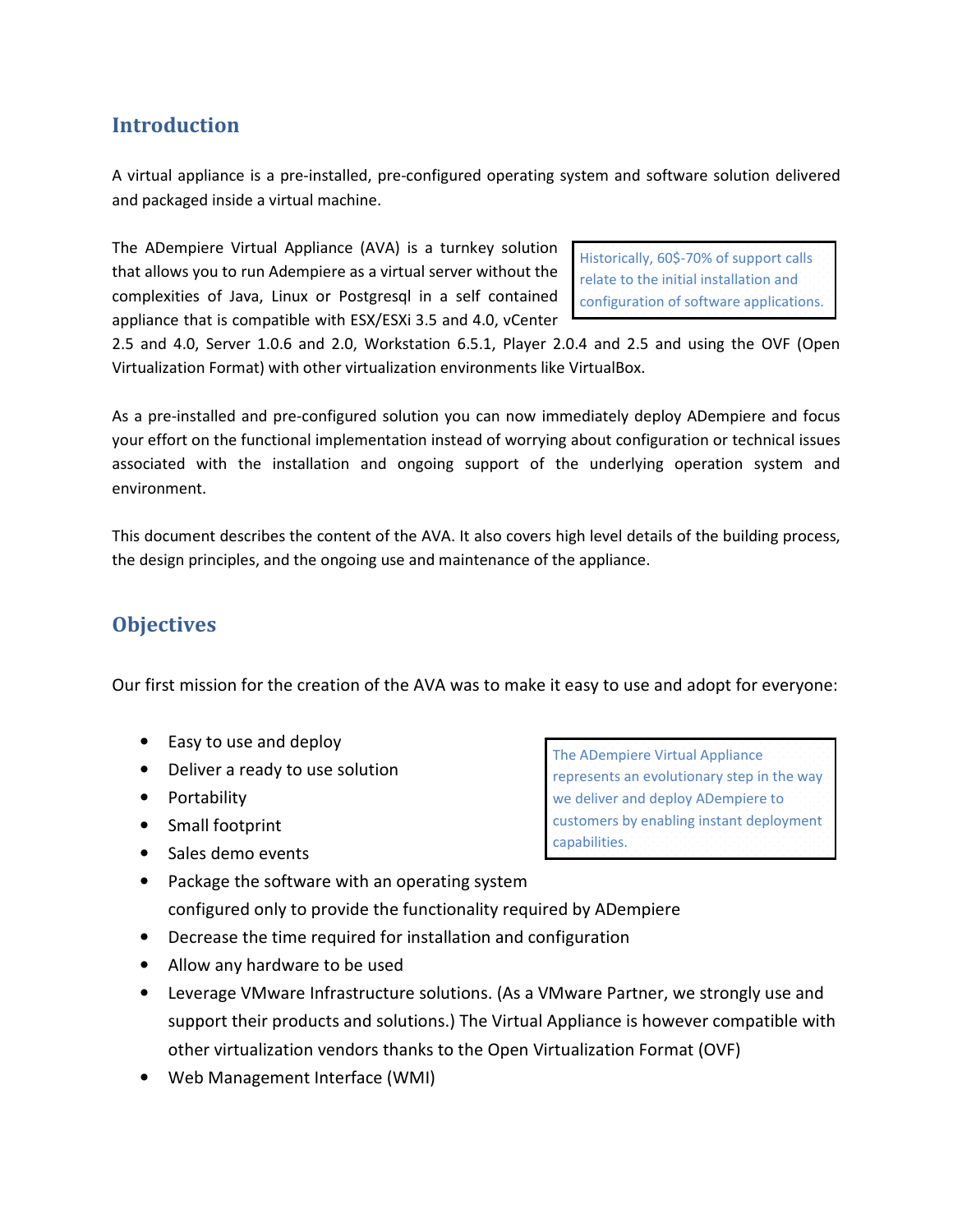## Design Principles

Using the latest Vmware tools, the Adempiere AVA is created by first setting up a regular Linux server installation with a minimal set of packages in order to reduce the virtual appliance footprint.

After the drive is partitioned and formatted we install CentOS and execute the Application Post-Install Script.

The following tasks are created with the Application Post-Install Script:

- Removes unwanted CentOS RPMS
- Creates /home/apps. This directory will hold the initial packages to be installed.
- Downloads Postgresql 8.4.0 rpms to /home/apps and install them.
- Downloads Sun Java JDK 1.6.0-14 to /home/apps and install it.
	- o Configures /etc/ld.so.conf with JDK settings.
- Downloads Apache Portable Runtime rpm to /home/apps and install it.
- Downloads and installs the adempiere init scripts into /etc/rc.d/init.d.
- Downloads Adempiere 353a.tar.gz to /home/apps from the Automatic Trunk Builder.
- Downloads trunk rev to /home/apps from the Automatic Trunk Builder. This file is used by the ava\_agent to keep track at what release level the AVA is.
- Downloads pg\_migration.tar.gz to /home/apps from the Automatic Trunk Builder.
- Downloads pg\_migration\_rev to /home/apps from the Automatic Trunk Builder. This file is used by the ava\_agent to keep track at what release level the AVA is.
- Configures .bash\_profile for user adempiere.
- Configures .bash profile for user root.
- Creates Adempiere.properties for the AVA under /root/.adempiere.
- Modifies /etc/bashrc.

Next, using VMware tools we create the OVF and ZIP files containing the ADempiere Virtual Appliance. The L7 compressed file is created manually extracting the ZIP file and using IZARC from http://www.izarc.org.

The rest of the process gets initiated automatically by the AVA on first boot.

#### Encapsulation

The AVA contains all the components required to run ADempiere on top of a virtualization layer. Since virtual appliances are designed to run a specific solution, customer should now be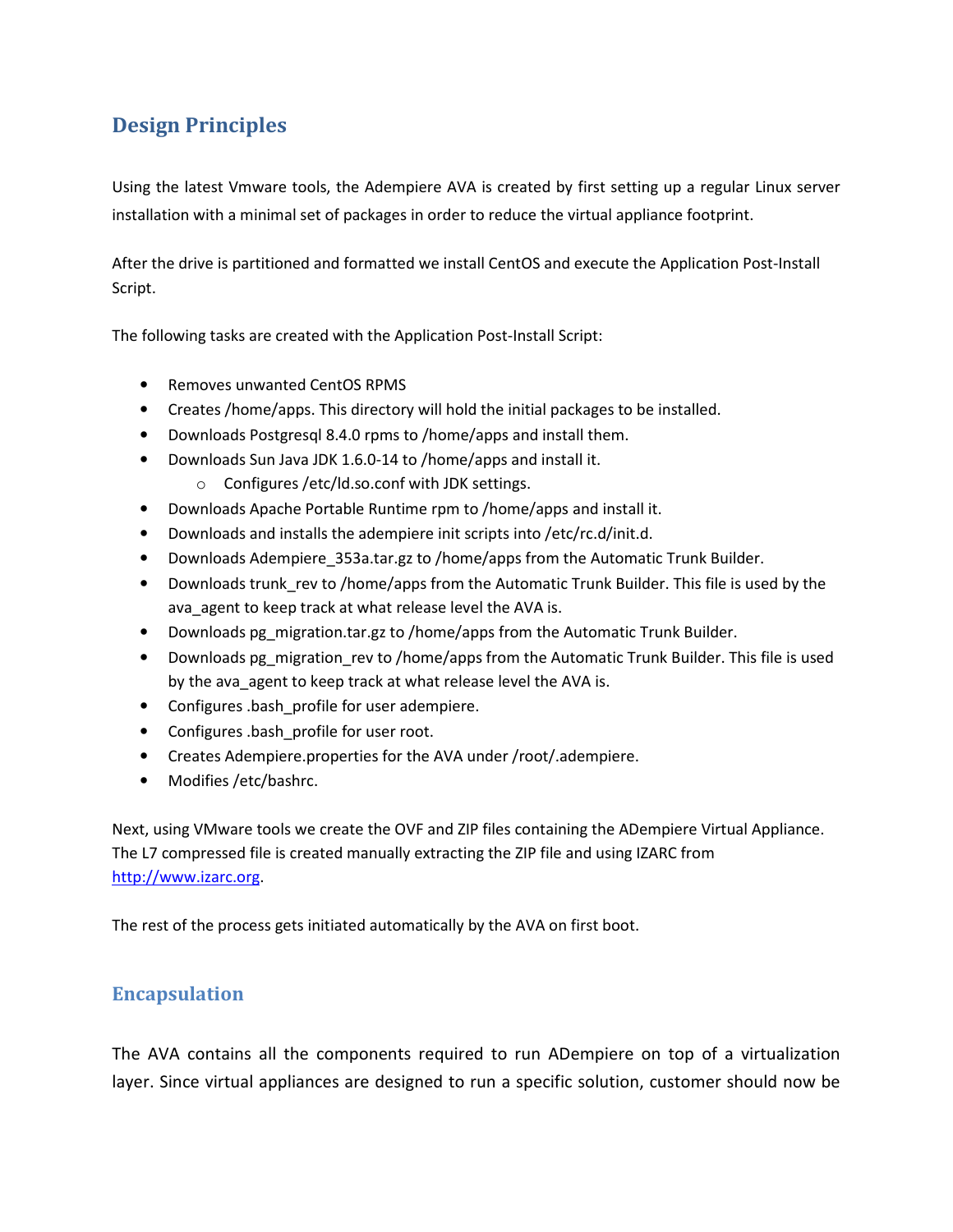able to focus on the functional implementation instead of worrying about conflicting packages, libraries, Java version, database configuration or upgrades.

This is the second AVA release for Trunk 3.5.3a code named "Andeya" and includes the following configuration:

| Host Name                    | adempierehost.com      |
|------------------------------|------------------------|
| OS.                          | CentOS 5.3             |
| Kernel                       | 2.6.18-128.el5         |
| <b>Disk</b>                  | 20 GB                  |
| Memory                       | $1$ GB                 |
| <b>Network Configuration</b> | 1 NIC (DHCP or Static) |
| <b>Postgresql Version</b>    | 8.4.0                  |
| Java Version                 | Sun JDK 1.6.0-14       |

While traditional appliances run in a self-contained form and lock users out of the operating system and console, we do provide the information for you to manage the AVA in the best way possible. You are encouraged to create your own facilities for exports, backups, purge log files and database tables to ensure the AVA does not fill up its virtual disk.

#### Optimized Virtual disk and OS

The basic design principles used in the creation of the AVA are similar to those used in building a physical ADempiere server. The major difference between physical servers and virtual appliances is that a virtual appliance is not delivered inside a piece of hardware. As such, we took all the proper steps to optimize the entire stack so that it only contains the absolute minimum footprint required to deliver the desired server functionality to run ADempiere.

The effort required to optimize the footprint has additional benefits. Shipping less code inside an appliance typically means faster performance, better security, less possible bugs and vulnerabilities. Since the AVA does not contain all the generic applications that are usually found on a typical Linux distribution it will be less susceptible and will require less patches than a traditional physical server (no need to apply an OS patch to cover for Apache or a Web Browser) as we don't include those applications.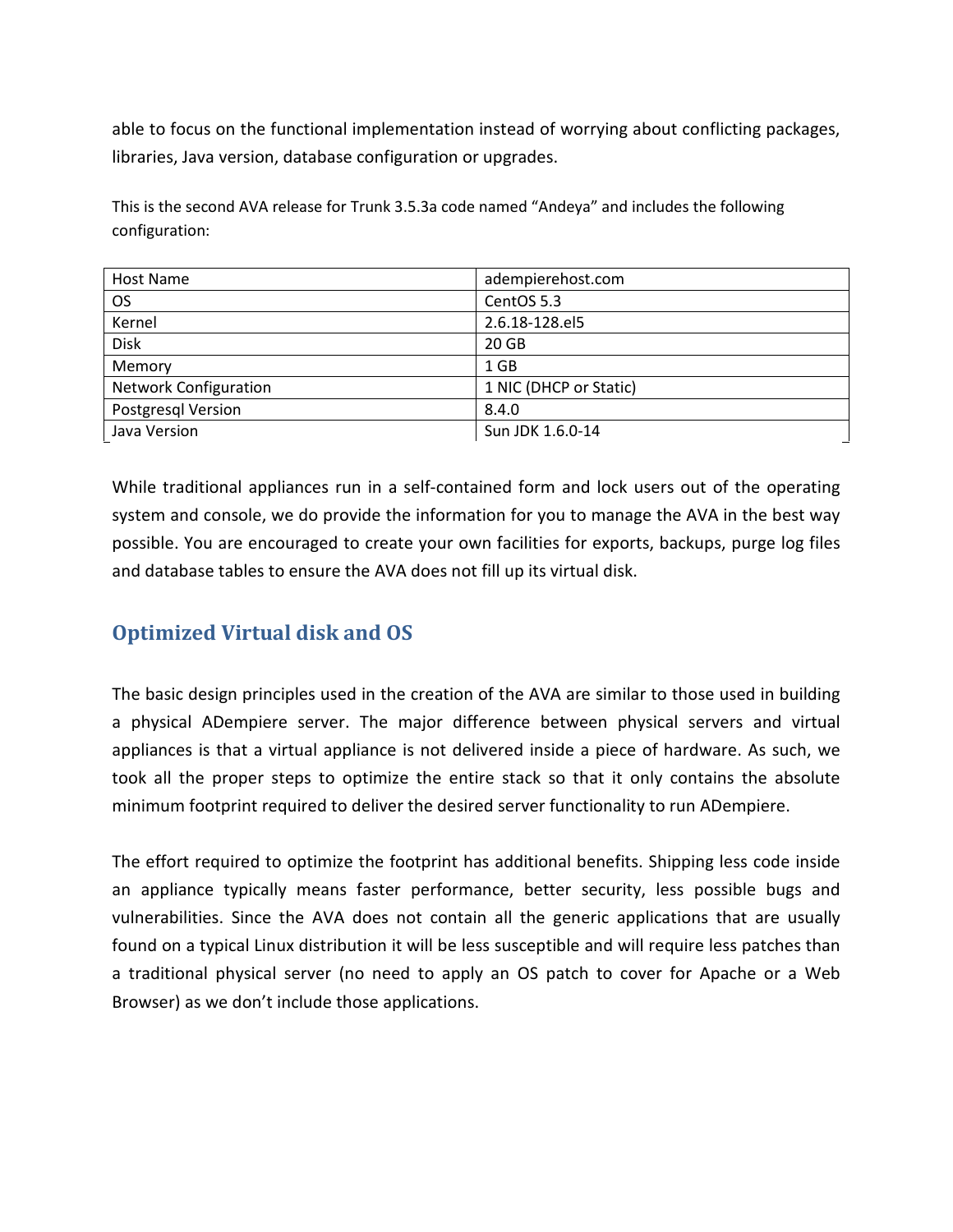By providing a "just enough OS" JeOS (pronounced "juice") we focus only on those services and ports required by ADempiere thus also eliminating potential attacks to other application stacks like ftp, telnet, etc.

#### Initial Configuration

Using the AVA you can have a fully functional ADempiere solution in less than 10 minutes. During the initial boot we initialize and configure Postgresql to be used in ADempiere. We also set a "relaxed" security model for Postgresql by allowing anyone to connect to the database from any network. You should revise and adjust the Postgresql security according to your company or personal security standards.

The Postgresql configuration file is located under /var/lib/pgsql/data/pg\_hba.conf and uses "trust" to allow any to any connectivity. Again, you should properly secure your appliance according to your particular needs.

|           | # TYPE DATABASE USER |     |                 | CIDR-ADDRESS                                         | <b>METHOD</b>             |
|-----------|----------------------|-----|-----------------|------------------------------------------------------|---------------------------|
|           |                      |     |                 | # "local" is for Unix domain socket connections only |                           |
| local all |                      | all |                 | trust                                                | # IPv4 local connections: |
| host all  |                      | all | 0.0.0.0/0       | trust                                                | # IPv6 local connections: |
| host      | all                  | all | $\frac{1}{128}$ | trust                                                |                           |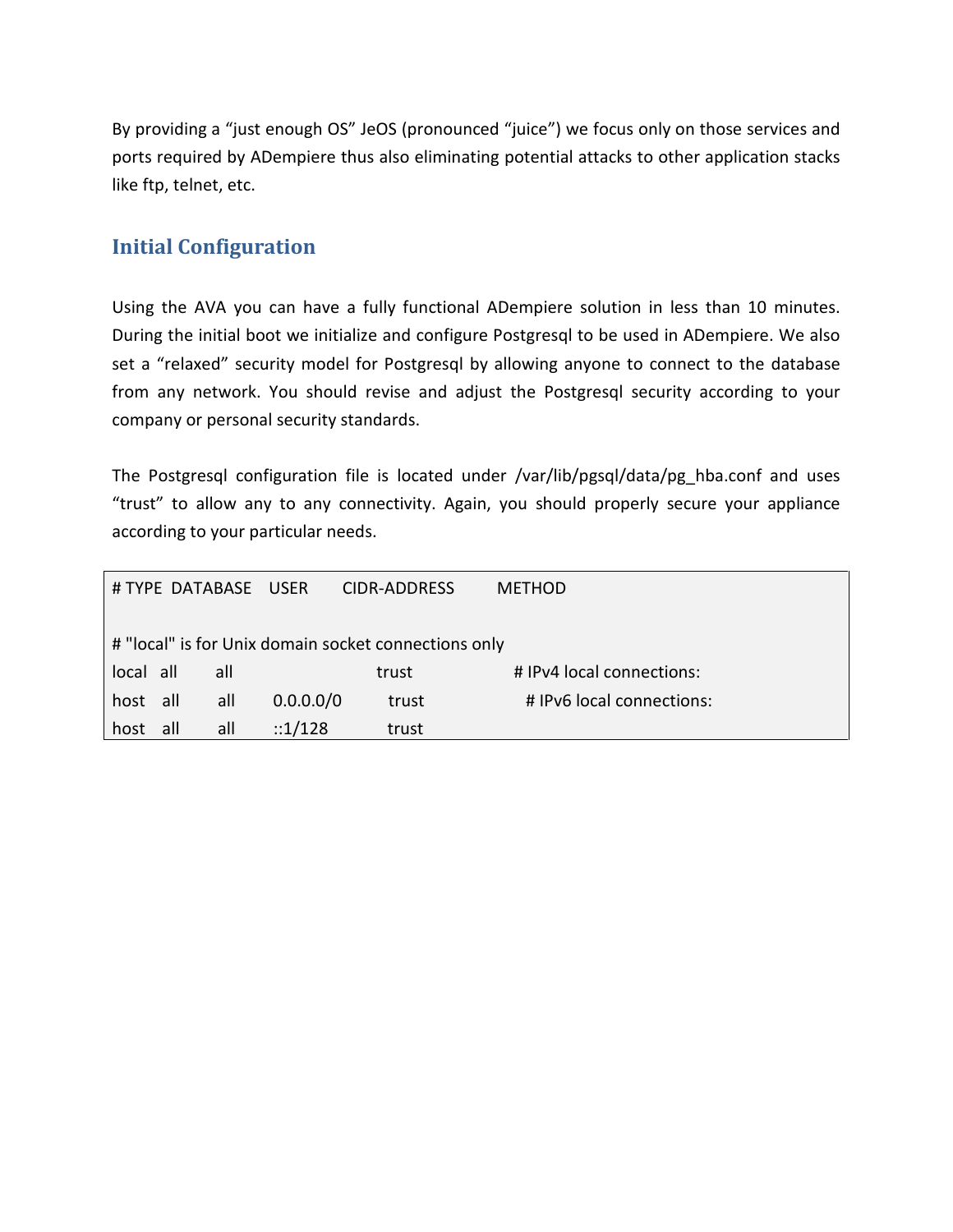Some of the initial configurations you can do are:

- Change the networking configuration of the AVA
- Use the Web Management Interface (WMI)
- Establish a new root password
- Perform the initial ADempiere installation
- Upgrade ADempiere to the latest Trunk, Libero or migration scripts
- Reset ADempiere to a factory default 3.5.3a installation
- Start of stop any Linux service
- Change the system date and time or connect with an NTP server (not recommended if using VMware ESX or vSphere)

#### AVA Network Configuration

The AVA includes support for DHCP and static IP addresses. If no DHCP is available, the boot process will continue and you will be presented with the appliance console as shown in Fig 1.

NO NETWORKING DETECTED. Please configure your network. ADempiere ERP, CRM and SCM Business Suite v3.5.3 Alpha AVA Release 2.0 **IMPORTANT:** You must first configure your Virtual Appliance using https://0.0.0.0:5480 and set the proper network and time zone configuration. IMPORTANT: You must create a DNS or host entry in your client computer pointing to 0.0.0.0 with the name of adempierehost.com. You can use the ADempiere web client on http://adempierehost.com:8080/webui or the Java client using http://adempierehost.com:8080/admin/adempiere.jnlp You MUST have the DNS or host entry created or the connection will fail!! The ssh root user password is "bazaar". The ssh adempiere user password is "adempiere".<br>The db postgresql user password is "postgresql". Use Arrow Keys to navigate aLogin Configure Network and <ENTER> to select your choice. Set Timezone (Current:UTC)

Fig 1 - AVA Console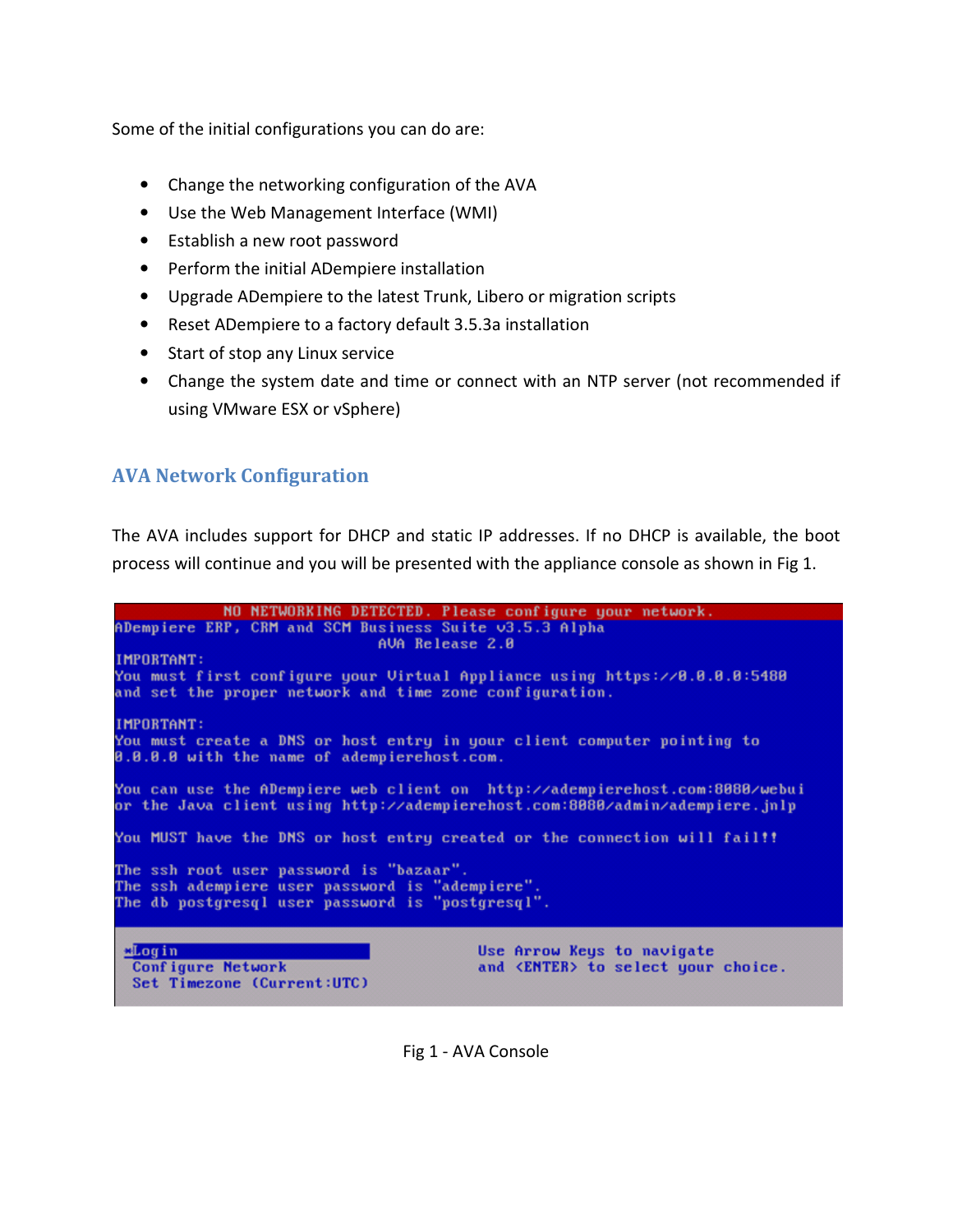Use the Configure Network menu on the console to set and change the networking options for the appliance by selecting a DHCP or set a static IP address, DNS, Network Mask and Gateway. The hostname is hard coded as adempierehost.com in order to facilitate the deployment process.

#### IMPORTANT:

You must create a DNS or host entry in your client computer pointing to IP-ADDRESS-OF-AVA with the name of adempierehost.com.

If you are interested in changing the host name, please post a support request on SourceForge and will be more than happy to assist you.

Additionally, you should also set the proper Time Zone by using the Set Timezone menu option. It is important to have the proper Time Zone as this can affect the ADempiere background processes. The default Time zone is set to UTC.

#### Web Management Interface (WMI)

Once an IP address is assigned to the AVA, you can use the WMI using your favorite browser and typing https://IP-ADDRESS-OF-AVA:5480. Port 5480 is a reserved port for the VMware Web Management Interface. You should ignore the SSL Certificate warning and connect to the WMI as shown in Fig 2.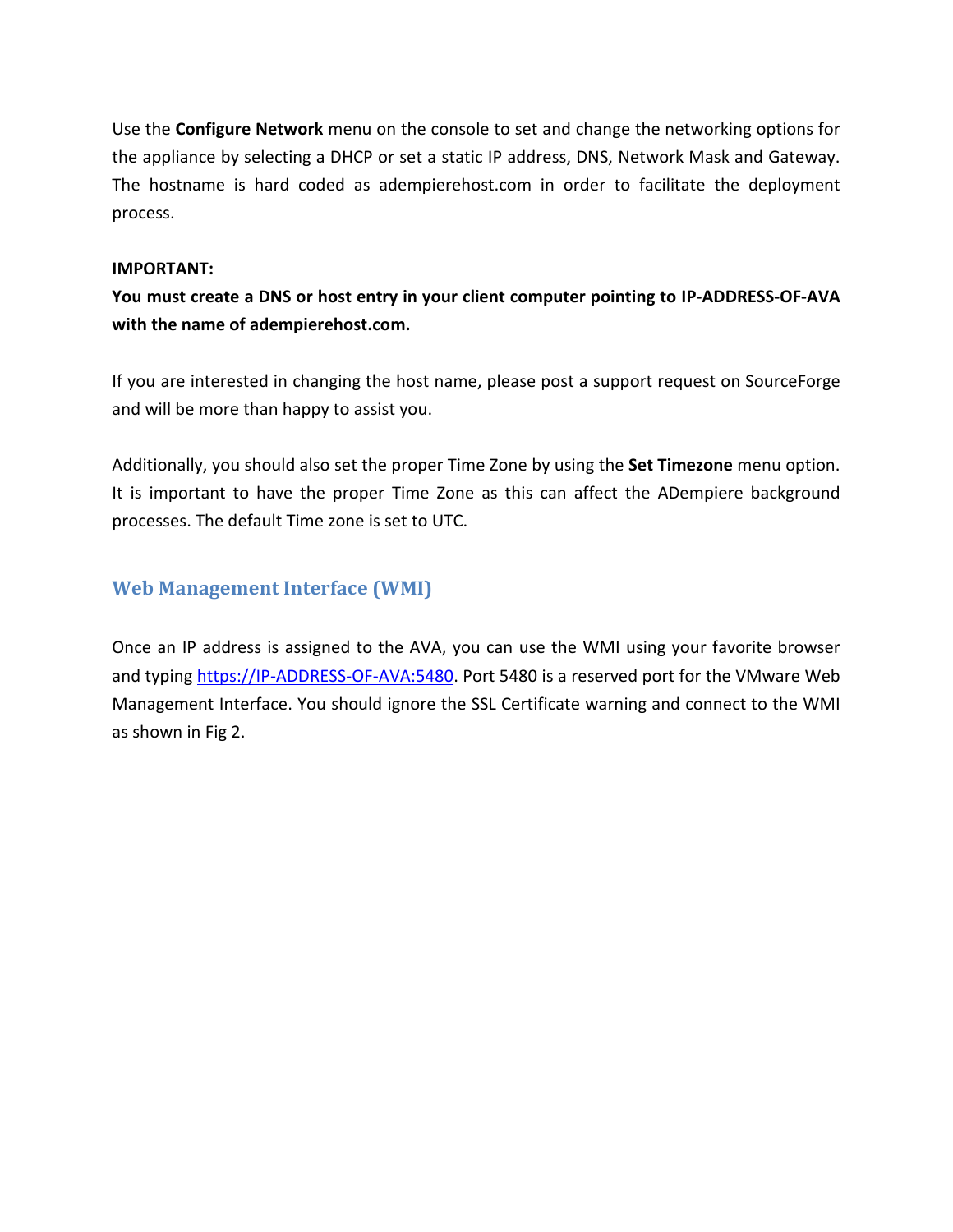| <b>ADempiere ADempiereTrunk</b> |                                                         |                          |
|---------------------------------|---------------------------------------------------------|--------------------------|
| Login                           |                                                         |                          |
|                                 | User name:<br>Password:<br>Login                        |                          |
| wuwate.<br>回                    | Copyright @ 1998-2009 VMware, Inc. All rights reserved. | Powered by VMware Studio |

Fig 2 – AVA Web Management Interface

You can login as "root" with the password "bazzar" until you change the root password. This option will give you full access to the appliance so be careful on what you do.

#### Establish a new root password

It is recommended that you change the default root password to something else. From the management console type:

[root@adempierehost ~]# passwd

You must type the password twice before it can be changed.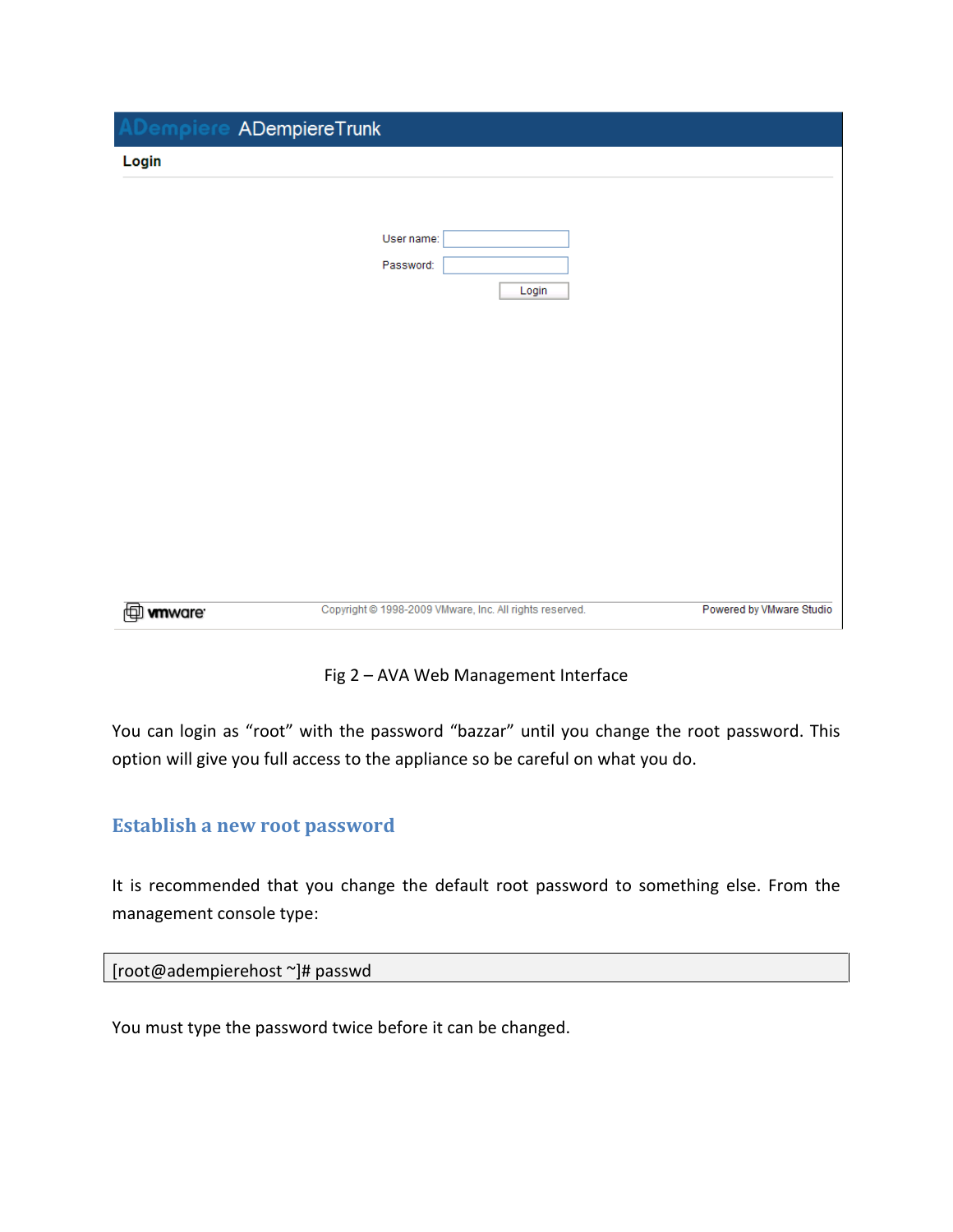#### ADempiere installation

The AVA includes all the code needed in order to run ADempiere. You must however perform the initial ADempiere installation using the ava\_agent script. If you run ava\_agent without any options or switches it will present you with the default usage screen as Fig 3 bellow.

| [root@adempierehost ~]# ./ava_agent                                            |                                                                         |  |
|--------------------------------------------------------------------------------|-------------------------------------------------------------------------|--|
| Usage: ava_agent [OPTION]                                                      |                                                                         |  |
| Installs or upgrades ADempiere on the Virtual Appliance and the andeya script. |                                                                         |  |
| ava agent update                                                               | Performs an update of the installation andeya script, requires internet |  |
|                                                                                | connectivity.                                                           |  |
| ava agent install                                                              | Performs an initial ADempiere installation with local sources.          |  |
| ava agent upgrade                                                              | Performs an upgrade to an existing ADempiere installation, requires     |  |
|                                                                                | internet connectivity.                                                  |  |
| ava agent alert                                                                | Notifies adempiere@adempierehost.com for upgrades.                      |  |
| ava agent help                                                                 | Shows Help.                                                             |  |
|                                                                                |                                                                         |  |

Exit status is 0 if OK, 1 if errors.

Report bugs to <support@nickelnetworks.com>

#### Fig 3 – ava\_agent usage screen

If you login to the console you should now be inside the /root directory. Type "./ava agent install" in order to install ADempiere.

| [root@adempierehost ~]# ./ava agent install |
|---------------------------------------------|
| ADempiere AVA Agent install mode            |
| - Do you want to install ADempiere?         |
| Please confirm (y or n):                    |

Press "y" and the agent will install ADempiere using the source files located on /home/apps.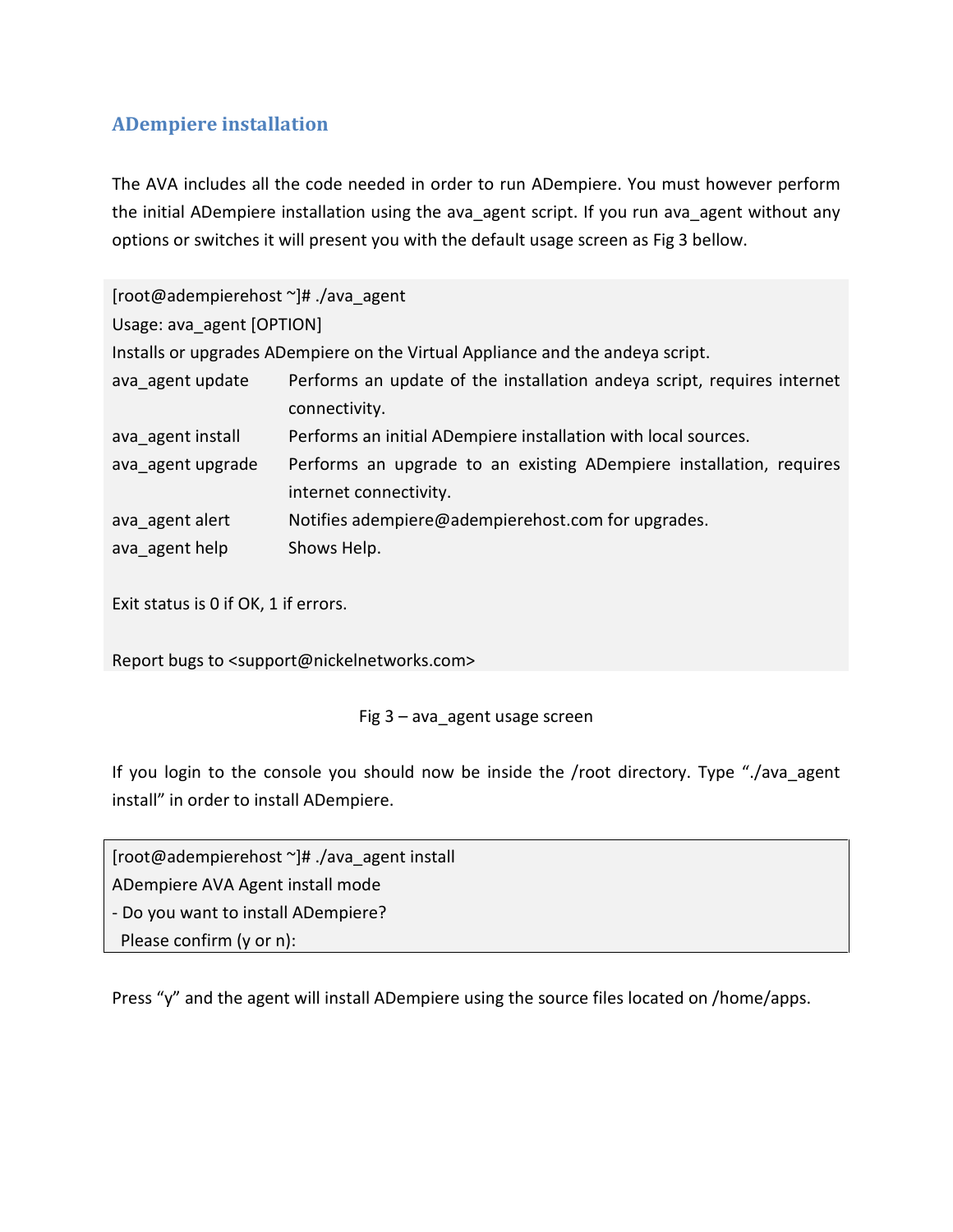The installation process performs the following tasks automatically:

- Stops ADempiere (if running)
- Expands ADempiere from /home/apps to /home/adempiere/Adempiere
- Creates the Libero directory under /home/adempiere/Adempiere/packages/libero/lib
- Resets the postgres password
- Drops the ADempiere database
- Drops the ADempiere role
- Creates the ADempiere database
- Creates the ADempiere role
- Imports the ADempiere database
- Creates the Java KeyStore
- Compiles ADempiere
- Creates /root/.adempiere/trunk\_rev
- Creates /root/.adempiere/libero\_rev
- Sets the permissions in /home/adempiere/Adempiere
- Process the initial Migration scripts.
- Creates /root/.adempiere/pg\_migration\_rev

At the end of the process you should be able presented with the following message:

Please check /home/adempiere/Adempiere/migration.log for errors. You could now start the ADempiere server by typing "service adempiere start" from the command line.

#### NOTE:

You can run the install process again at any time, but keep in mind that you will lose all changes done to the database.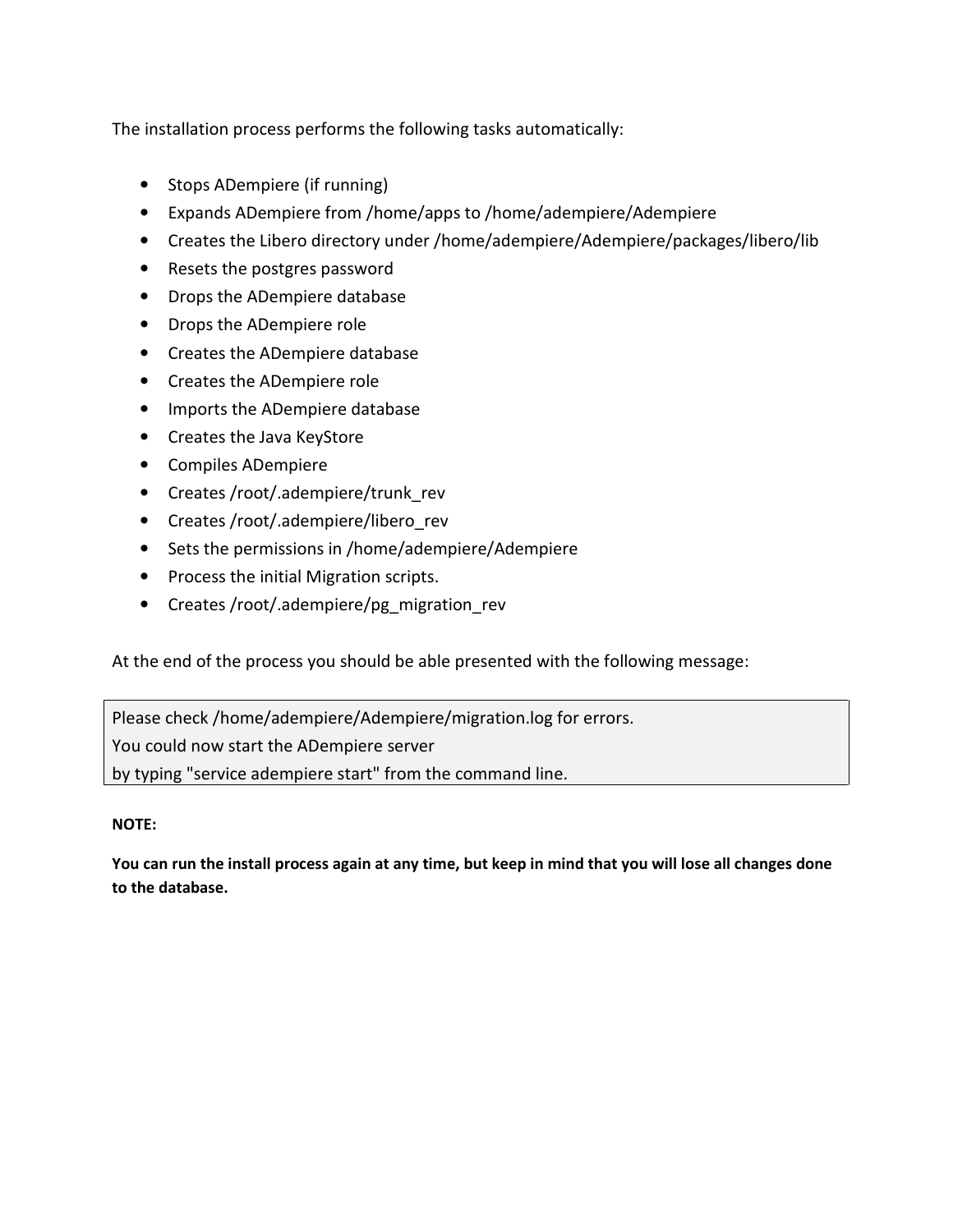#### ADempiere Upgrades

Over time there will be trunk code changes, changes to the Libero branch code, and SQL scripts updates that are necessary in order to keep the ADempiere Trunk release up to date. Using ava agent ADempiere upgrades are incrementally installed on your existing database. This means that you should not lose any data when performing upgrades. It is still however recommended to perform backups before any upgrades.

You can check for upgrades by running "./ava agent upgrade" form the command line. If this is the initial AVA installation you should be presented with a similar screen:

[root@adempierehost ~]# ./ava\_agent upgrade

ADempiere AVA Agent upgrade mode

- Checking internet connectivity.
- Checking script updates
- You already have the latest andeya script.
- You have Migration script upgrades pending!
- You have ADempiere Trunk upgrades pending!
- You have Libero upgrades pending!
- WARNING It is recommended that you first backup the database before upgrading!
- Proceed with the upgrade(s)?
- Please confirm (y or n):

The ava agent first checks for internet connectivity. It then verifies you are using the latest andeya script. The andeya script works together with the ava agent to perform the installation and upgrade logic for ADempiere by checking the latest Trunk revision, Libero branch revision and the proper migration scripts.

In the example above, we have the latest andeya script, but we are missing migration scripts, Trunk and Libero upgrades. Press "y" to upgrade ADempiere.

The ava agent upgrade process performs the following tasks automatically:

- Downloads pending Migration script upgrades
- Migration script upgrades pending: 4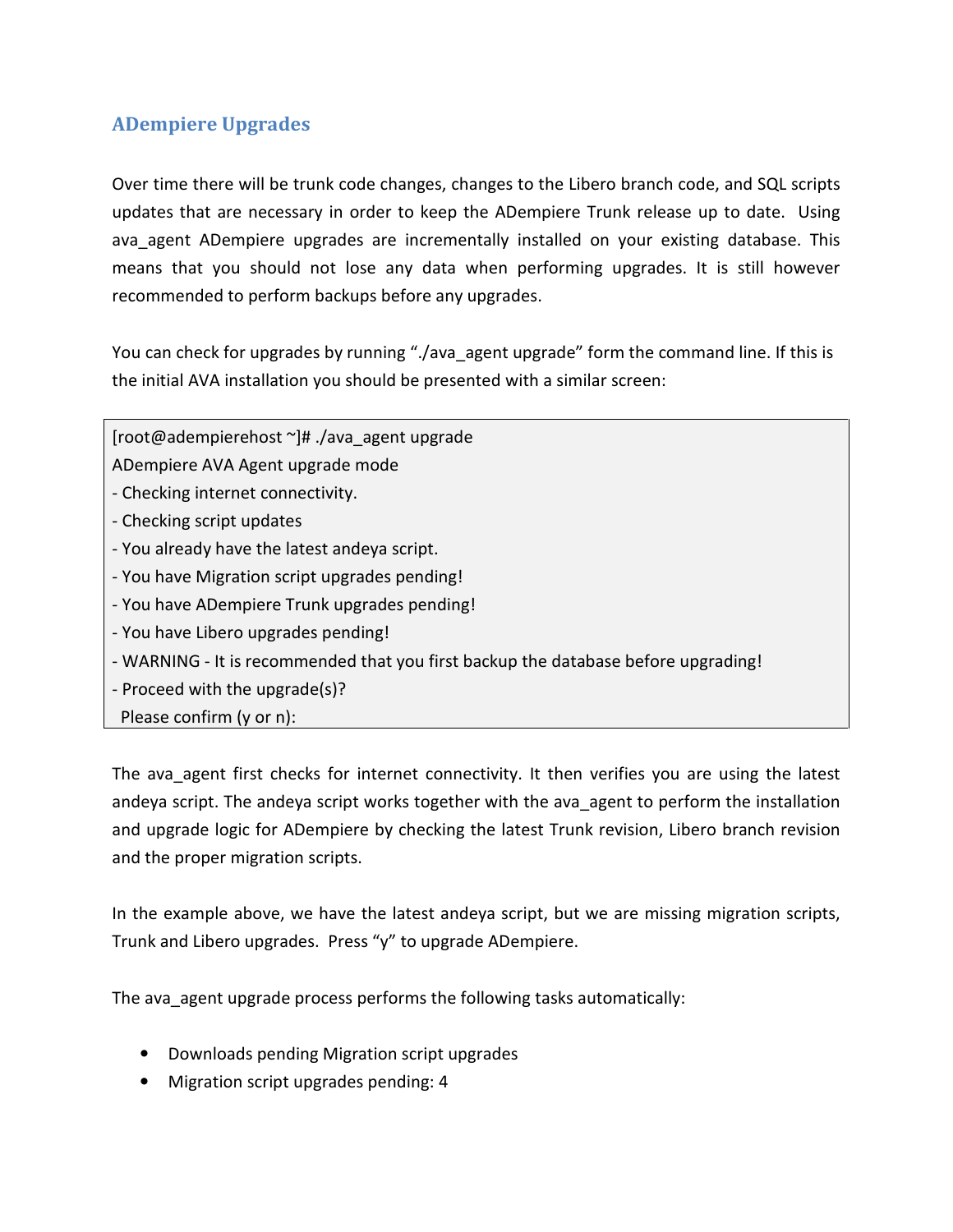- Process Migration script upgrades.
	- Migrating 543\_BF2833929\_OrganizationType.sql
	- Migrating 544\_FR1768749\_ProductLocatedAt.sql
	- Migrating 545\_FR2604515\_UOMConversion.sql
	- Migrating 546\_BF2846831\_ActiveUOMConversions.sql
- Downloads ADempiere Trunk upgrades
- Downloads Libero jar upgrades
- Compiles ADempiere
- Updates trunk rev
- Updates libero\_rev
- Updates pg\_migration\_rev
- Sets permissions in /home/adempiere/Adempiere

At the end of the process you should be able presented with the following message:

Please check /home/adempiere/Adempiere/migration\_upgrade.log for errors. You could now start the ADempiere server by typing "service adempiere start" from the command line.

#### Starting ADempiere service

After the initial installation and upgrades you are ready to start ADempiere as a service. From the AVA console or SSH connection type "service adempiere start"

You will be presented with the following message:

[root@adempierehost ~]# service adempiere start

Starting ADempiere:

ADempiere Virtual Appliance 353a Trunk Release

Use '/root/ava\_agent install' to install ADempiere

Use '/root/ava\_agent upgrade' to upgrade your AVA

Please see http://www.nickelnetworks.com/AVATrunk/AVA.pdf for more information

To remove this notice, edit /root/.bashrc

.......................................... [ OK ]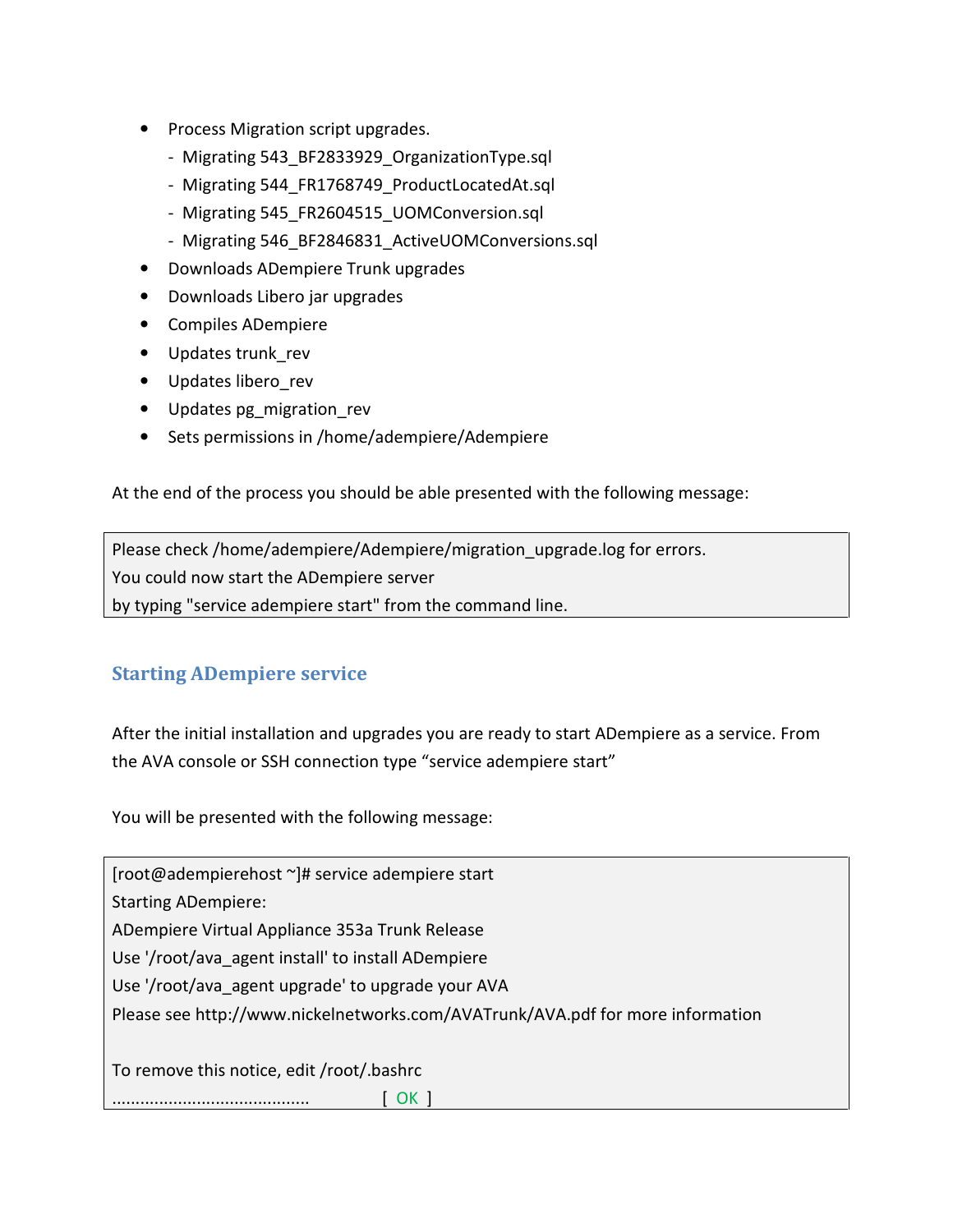The AVA will start ADempiere automatically on every next boot.

Open a web browser and visit http://adempierehost.com:8080. You will be presented with the ADempiere Web Services page. See Fig 4.

| ADempiere                                  |                                                                                                                                                                                 |
|--------------------------------------------|---------------------------------------------------------------------------------------------------------------------------------------------------------------------------------|
| Welcome to the Adempiere 3.5.3a Home Page! |                                                                                                                                                                                 |
| <b>Web Start</b>                           | Install Java 1.5.0 JRE (Runtime) and press WebStart<br>Click Here to WebStart Me Now!<br>Check also WebStart Details.<br>If you have trouble starting, try this (or via Applet) |
| <b>Local Install</b>                       | Install Java 1.5.0 JRE (Runtime); Download and extract the Adempiere Client zip<br>file on your Client;.<br>Start Adempiere via RUN_Adempiere                                   |
| Web<br><b>Application</b>                  | Adempiere ZK webUI - contributed by Posterita                                                                                                                                   |
| Web<br><b>Application</b>                  | Adempiere old UI HTML (alpha) (alternative)                                                                                                                                     |
| <b>Web POS</b>                             | Web Based POS - contributed by Posterita                                                                                                                                        |
| <b>Self Service</b>                        | Web Store - Send Request                                                                                                                                                        |
| <b>Server Admin</b>                        | Adempiere Server Management                                                                                                                                                     |
| <b>Adempiere</b><br><b>Support</b>         | Wiki - Manual - IRC Channel<br>Forums - Support Requests                                                                                                                        |
|                                            | © Copyright 2008 Adempiere - All rights reserved - Adempiere License is GPL                                                                                                     |

#### Fig 4 – ADempiere Web Services

If you don't get the initial ADempiere Web Services screen, then you forgot to set the proper DNS setting or host entry in your client computer for adempierehost.com, or don't have the adempiere service running. Please read the AVA Network Configuration section above and ensure adempiere is running by typing "service adempiere status" from the AVA console or SSH connection.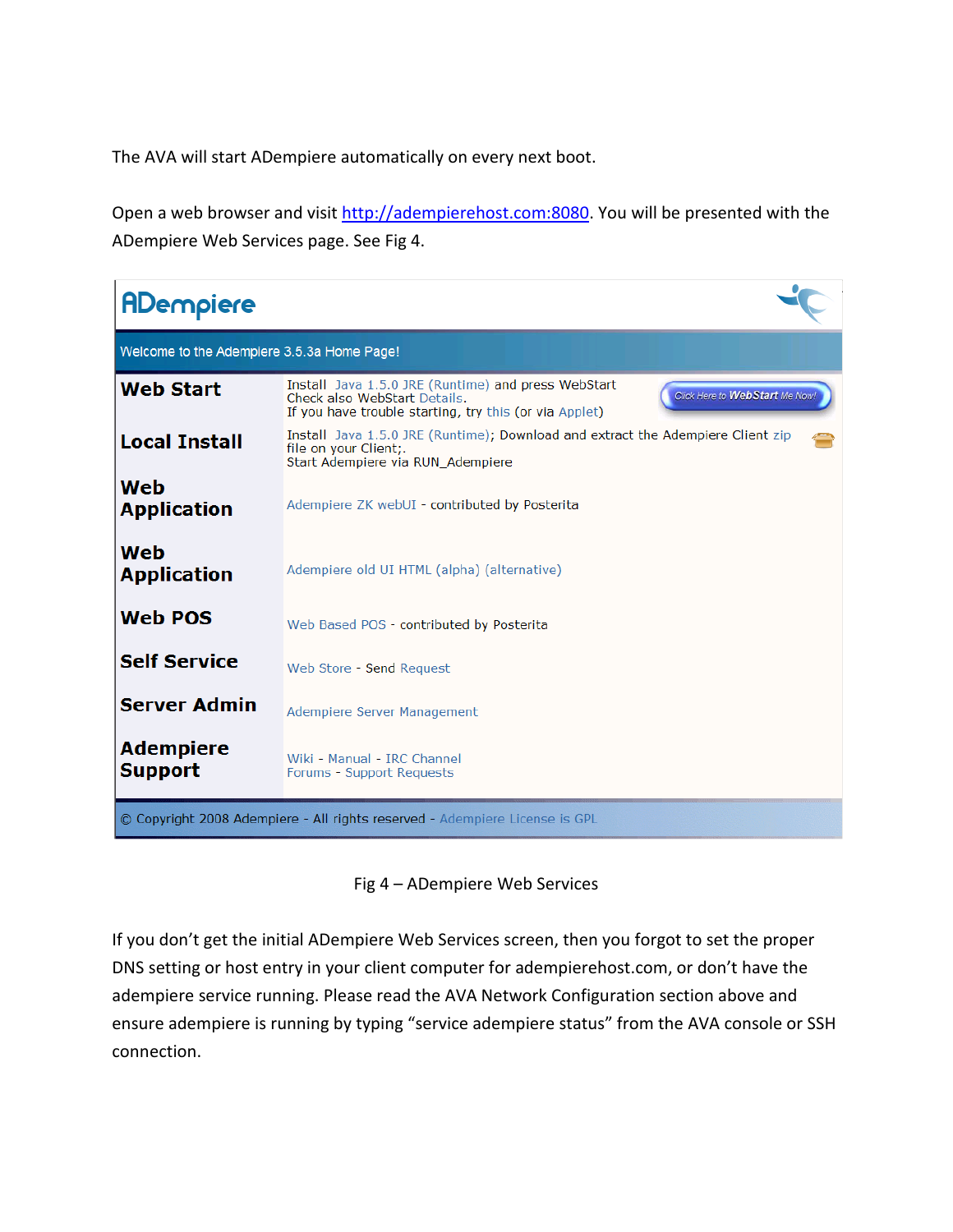#### ADempiere Upgrade Notifications

You can setup the AVA to email you when changes are pending to the appliance by using the "ava agent alert" option. By default, andeya will email adempiere@adempierehost.com which is a user created on the AVA.

By creating a .forward in the /home/adempiere directory you can forward any email received by adempiere@adempierehost.com to any with a valid email address.

Additionally, you must create a cron entry to check for upgrades. If you want to be notified for daily changes at midnight for example, the contents of the /var/spool/cron/root file should read something like this:

59 23 \* \* \* /root/ava\_agent alert >/dev/null >/dev/null

Since the crond daemon monitors /var/spool/cron files, there is no need to restart the crond service. Changes to the /var/spool/cron files are executed automatically without a crond restart.

A good way to test for cron changes is by creating a dummy logger test every minute. You can use the following entry in /var/spool/cron/root to create messages in /var/log/messages.

\*/1 \* \* \* \* logger "testing cron" 1 >/dev/null >/dev/null

#### Partition Information

A 20 GB drive /dev/sda is created in the AVA with the following partition structure:

| <b>Partition Name</b> | <b>Size</b>         |
|-----------------------|---------------------|
| /boot                 | 128 MB              |
|                       | 4 GB                |
| Swap                  | 512 MB              |
| /home                 | Rest of drive space |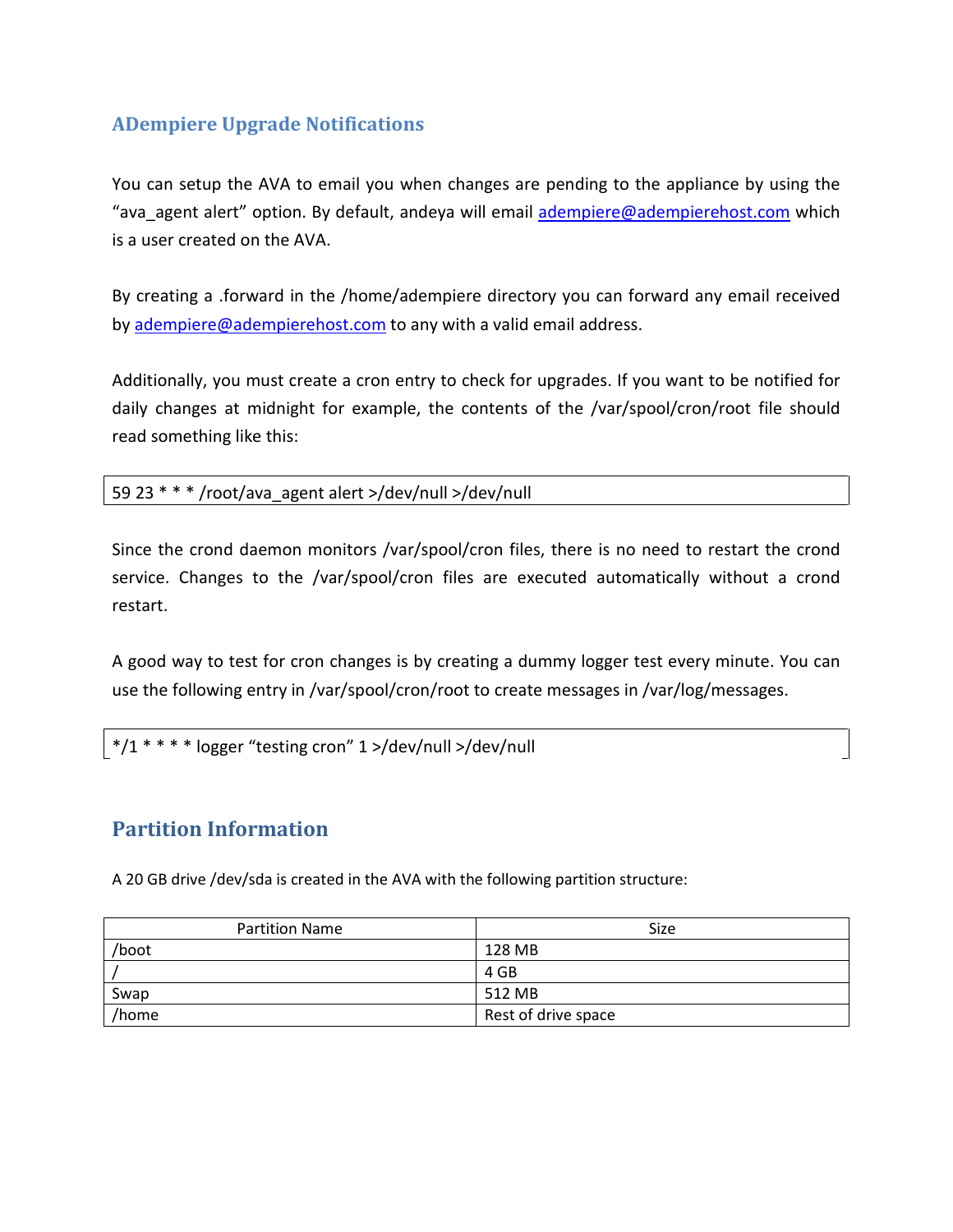## AVA Users

The following users exist on the AVA:

| User Name | Password   |
|-----------|------------|
| Root      | Bazaar     |
| Adempiere | Adempiere  |
| Postgres  | Postgresql |

#### Ongoing Maintenance

As with any server or appliance there are routine maintenance tasks required in order to ensure its performance and functionality. ADempiere as any modern ERP requires deep knowledge of it functions and processes, and the proper care and attention should be given to the AVA too.

Special attention is required for the ADempiere log files, Postgresql database, tables, indexes and log files and general /var/log files.

As always, participate in the ADempiere IRC. You can use any web browser and visit http://webchat.freenode.net/?channels=adempiere.